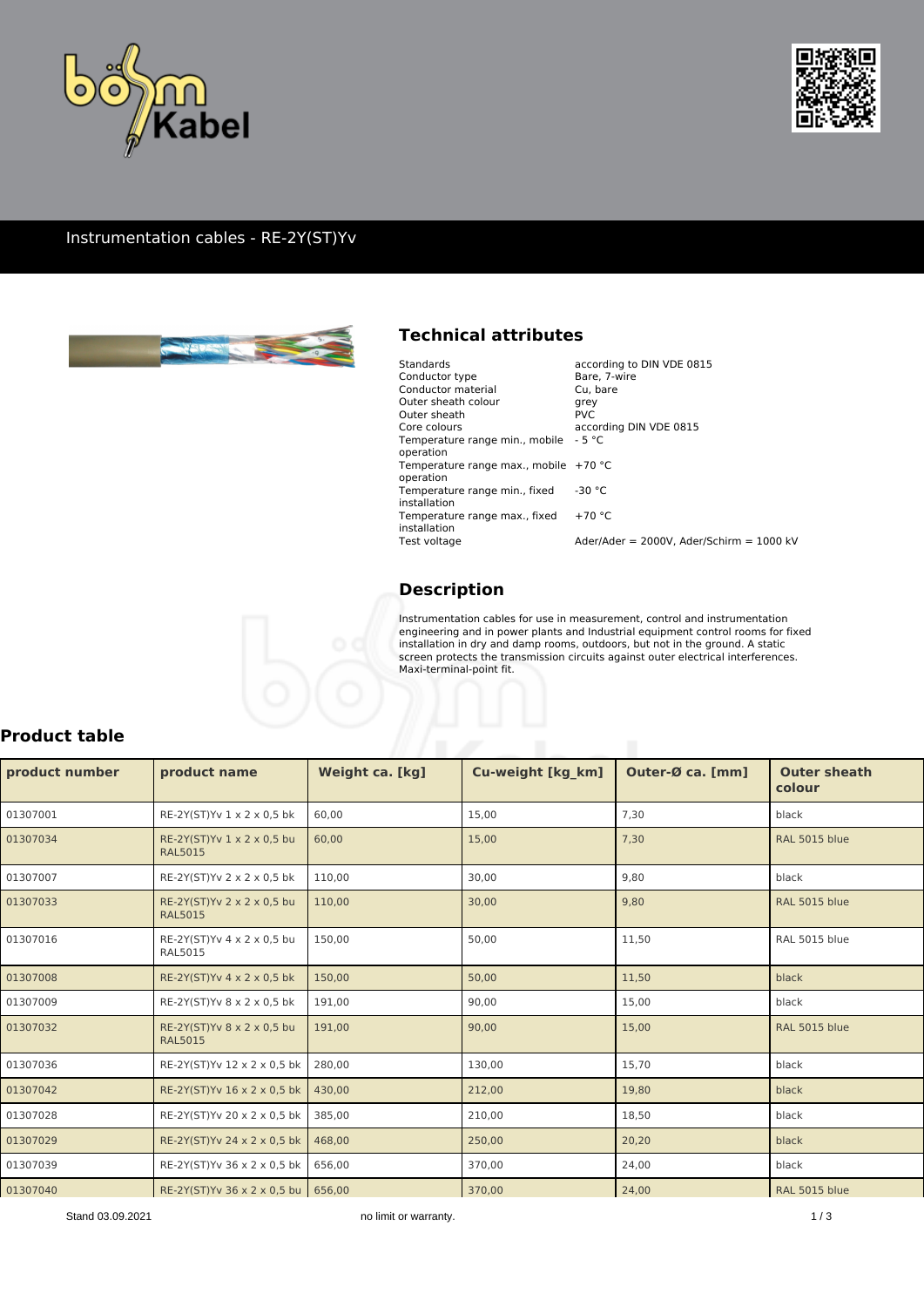



# Instrumentation cables - RE-2Y(ST)Yv

| product number | product name                                  | Weight ca. [kg] | Cu-weight [kg_km] | Outer-Ø ca. [mm] | <b>Outer sheath</b><br>colour |
|----------------|-----------------------------------------------|-----------------|-------------------|------------------|-------------------------------|
|                | <b>RAL 5015</b>                               |                 |                   |                  |                               |
| 01307010       | RE-2Y(ST)Yv 1 x 2 x 0,75 bk                   | 70,00           | 25,00             | 7,70             | black                         |
| 01307038       | RE-2Y(ST)Yv 1 x 2 x 0,75 bu                   | 70,00           | 25,00             | 7,70             | blue                          |
| 01307027       | RE-2Y(ST)Yv 2 x 2 x 0,75 bk                   | 123,00          | 35,00             | 10,60            | black                         |
| 01307037       | RE-2Y(ST)Yv 2 x 2 x 0,75 bu                   | 123,00          | 35,00             | 10,60            | blue                          |
| 01307011       | RE-2Y(ST)Yv 4 x 2 x 0,75 bk                   | 170,00          | 70,00             | 11,80            | black                         |
| 01307020       | RE-2Y(ST)Yv 6 x 2 x 0,75                      | grey            | 187,00            | 92,00            | 14,50                         |
| 01307025       | RE-2Y(ST)Yv 8 x 2 x 0,75 bk                   | 258,00          | 125,00            | 14,60            | black                         |
| 01307012       | RE-2Y(ST)Yv 12 x 2 x 0,75<br>bk               | 355,00          | 190,00            | 16,90            | black                         |
| 01307023       | RE-2Y(ST)Yv FL 12 x 2 x<br>0,75 bu RAL5015    | 355,00          | 190,00            | 16,90            | RAL 5015 blue                 |
| 01307041       | RE-2Y(ST)Yv 12 x 2 x 0,75<br>bl               | 355,00          | 190,00            | 16,90            | blue                          |
| 01307024       | RE-2Y(ST)Yv FL 24 x 2 x<br>0,75 bu RAL5015    | 610,00          | 380,00            | 22,20            | RAL 5015 blue                 |
| 01307030       | RE-2Y(ST)Yv 50 x 2 x 0,75                     | grey            | 1200,00           | 710,00           | 28,00                         |
| 01307002       | RE-2Y(ST)Yv FL 1 x 3 x 1,3<br>bu RAL5015      | 66,00           | 44,00             | 7,70             | RAL 5015 blue                 |
| 01307004       | RE-2Y(ST)Yv FL 1 x 2 x 1,3                    | 90,00           | 31,00             | 8,40             | black                         |
| 01307015       | RE-2Y(ST)Yv 1 x 3 x 1,3 bk                    | 66,00           | 44,00             | 7,70             | black                         |
| 01307026       | RE-2Y(ST)Yv FL 1 x 2 x 1,3<br>bu RAL5015      | 90,00           | 31,00             | 8,40             | RAL 5015 blue                 |
| 01307003       | RE-2Y(ST)Yv Fl 2 x 2 x 1,3<br>bk              | 160,00          | 62,00             | 11,70            | black                         |
| 01307035       | RE-2Y(ST)Yv FI 2 x 2 x 1,3<br>bu              | 160,00          | 62,00             | 11,70            | blue                          |
| 01307043       | RE-2Y(ST)Yv 2 x 2 x 1,3 bk                    | 160,00          | 62,00             | 11,70            | black                         |
| 01307014       | RE-2Y(ST)Yv 4 x 2 x 1,3 bk                    | 230,00          | 114,00            | 13,30            | black                         |
| 01307022       | RE-2Y(ST)Yv 4 x 2 x 1,3 bu<br>RAL5015         | 230,00          | 114,00            | 13,30            | RAL 5015 blue                 |
| 01307006       | RE-2Y(ST)Yv 8 x 2 x 1,3 bu<br>RAL5015 PIMF    | 375,00          | 218,00            | 16,80            | <b>RAL 5015 blue</b>          |
| 01307013       | RE-2Y(ST)Yv 8 x 2 x 1,3 bk                    | 375,00          | 218,00            | 16,80            | black                         |
| 01307019       | RE-2Y(ST)Yv 12 x 2 x 1,3 bk                   | 488,00          | 322,00            | 20,50            | black                         |
| 01307031       | RE-2Y(ST)Yv 12 x 2 x 1,3 bu<br>RAL5015        | 488,00          | 322,00            | 20,50            | RAL 5015 blue                 |
| 01307044       | RE-2Y(ST)Yv 16 x 2 x 1,3 bu<br><b>RAL5015</b> | 630,00          | 421,00            | 21,70            | RAL 5015 blue                 |
|                |                                               |                 |                   |                  |                               |